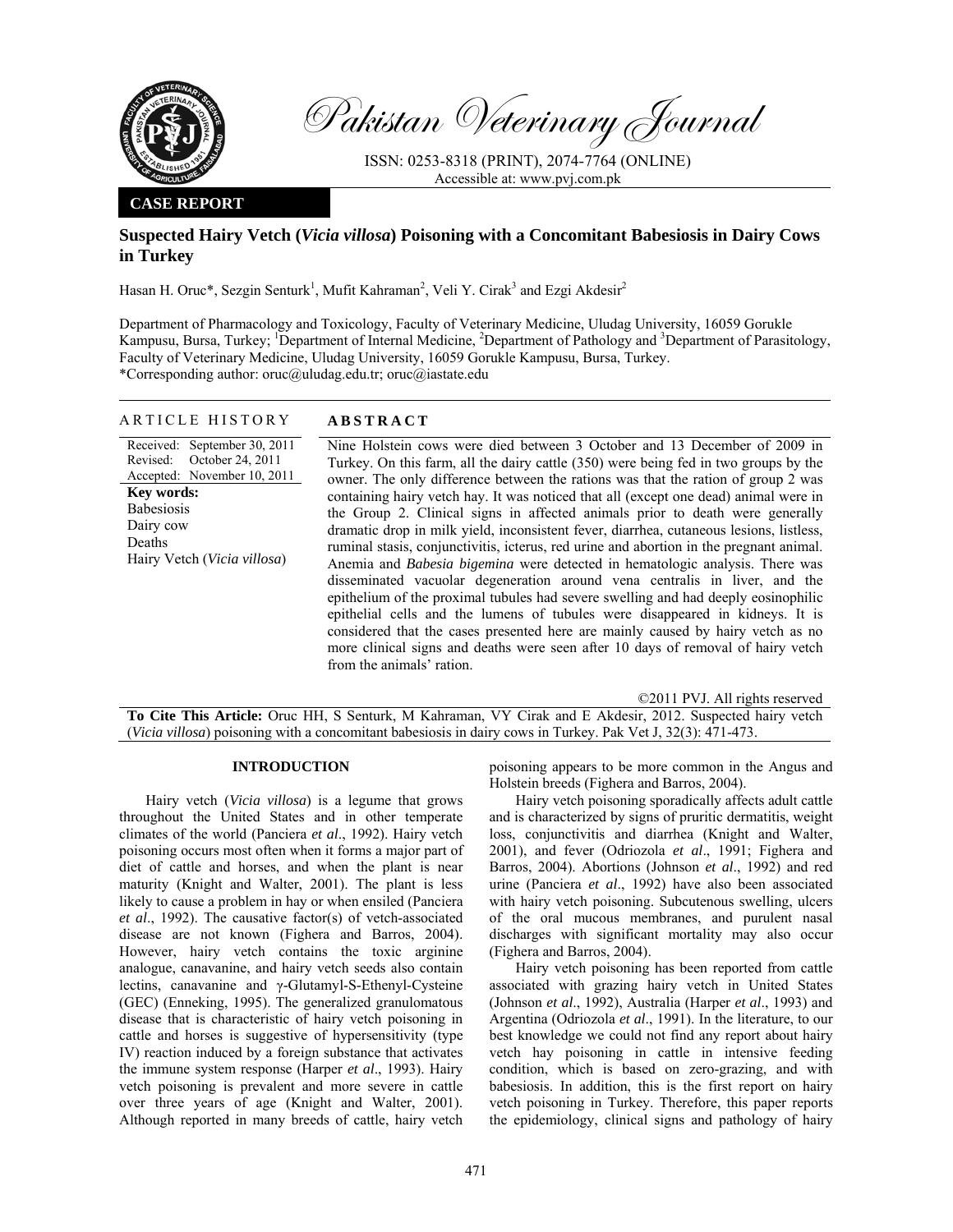vetch poisoning with babesiosis in a Holstein cattle herd in intensive feeding condition.

**History, clinical examination & postmortem findings:** 

Nine Holstein cattle (eight dairy cows and one pregnant cow), between 3.5 and 4 years old, died on a cattle farm in Bursa, Turkey between 3 October and 13 December (from middle of autumn to beginning of winter in Turkey), 2009. The farm consists of 350 cows kept on intensive feeding systems in two groups. Eight animals were died in group 2 out of 150 cows, in which a ration containing hairy vetch hay, dairy feed, wheat straw, alfalfa hay, pasture hay, and corn silage were fed to the animals. The animals in group 1 (200 cows) were fed with same ration like that of group 2 except hairy vetch hay, and only one cow died during this period of time. Each animal in group 2 received 1.5-2 kg hairy vetch hay daily. The cases occurred from 2 to 4 months after the animals were started feeding with hairy vetch hay ration.

Clinical symptoms were seen in affected cows 1-5 days prior to the death. Two cows were found as died in their barn. Cases were noticed firstly when the milk yield of the affected animals was dramatically dropped between 50 and 80%. Clinical findings were generally inconsistent fever that varied from  $39.5$  to  $41^{\circ}$ C, diarrhea, weakness, ruminal stasis, conjunctivitis and red urine. Blood smears of all affected animals were stained with Giemsa and *Babesia bigemina* was detected**.** In addition, hematologic analysis showed that red blood cell (between 3.20 are 4.10 Mil/µl) and hemoglobin levels (between 6.70 and 7.4g/dl) were decreased. Cutaneous lesions were seen generally on head and neck. Abortion was seen in an 8 months pregnant cow that was found died from group 2 and the animal had two fetuses.

Postmortem examination was firstly made by the attending veterinarian in nine dead animals and in one of the pregnant cow's fetuses. Gross lesions were generally observed in spleen, kidneys, liver and lymph nodules. Affected spleen, liver, gall bladder, kidneys and lymph nodules were generally enlarged. Two of the spleens were ruptured. The livers had accentuated lobular pattern and they were generally icteric. The kidneys were also slightly icteric. There was a pattern of systemic lesions consist of multifocal to coalescing gray-white soft to moderately firm nodules infiltrated particularly in the cut surface of spleen and kidney. In addition, a layer that in gray to white in color was noticed on the skin, hair and lips of two fetuses (Fig. 1) which we herein report these findings for the first time. Subsequently, liver, spleen and kidneys of the pregnant cow and one of her fetuses were submitted to the Pathology Department for pathological examinations.

Microscopically, the covering layer that in gray to white in color on fetuses was generally consisting of squamous epithelium cells**.** In liver, there was disseminated vacuolar degeneration around vena centralis and also seen bile stasis in the bile canaliculi of all lobules, and fibrin deposition, Kuppfer cell activation with mononuclear cell infiltration was noticed in sinusoids (Fig. 2). Megacaryocytes were seen in white pulp of the spleen (extra medullar hematopoiesis). Fibrine exudation, eritrophages and siderocyte were also seen in the spleen which was hemorrhagic. In kidneys, the epithelium of the proximal tubules had severe swelling and had deeply

eosinophilic (nephrosis/necrosis) epithelial cells and the lumens of tubules were disappeared. The glomeruli had swelled and filled Bowman space. Edema was seen in intertubular areas (Fig. 3).



**Fig. 1:** A layer that is gray to white in color on skin and hair of the fetus



**Fig. 2:** Vacoulization (A) around the vena centralis in liver, stagnation in bile canaliculi (open arrow); dilatation in sinusoids (B), fibrine deposition (C), activation of Kuppfer cells (black arrow). H & E, 100 µm.



Fig. 3: Swelling in tubule epithelium, increased eosinophilic stained (nephrosis/necrosis) in cytoplasm (A), swelled and filled Bowman space (B), edema in intertubular areas (C) in kidney. H & E, 100 µm.

**Diagnosis:** Although some of the clinical symptoms were harmonious with babesiosis such as fever, anemia, red urine, icterus and diarrhea (also generally seen these symptoms in hairy vetch poisoning); some symptoms and necropsy findings were different such as dermatitis, graywhite firm nodules which infiltrated especially spleen and kidneys. In addition, eight animals out of nine died animals